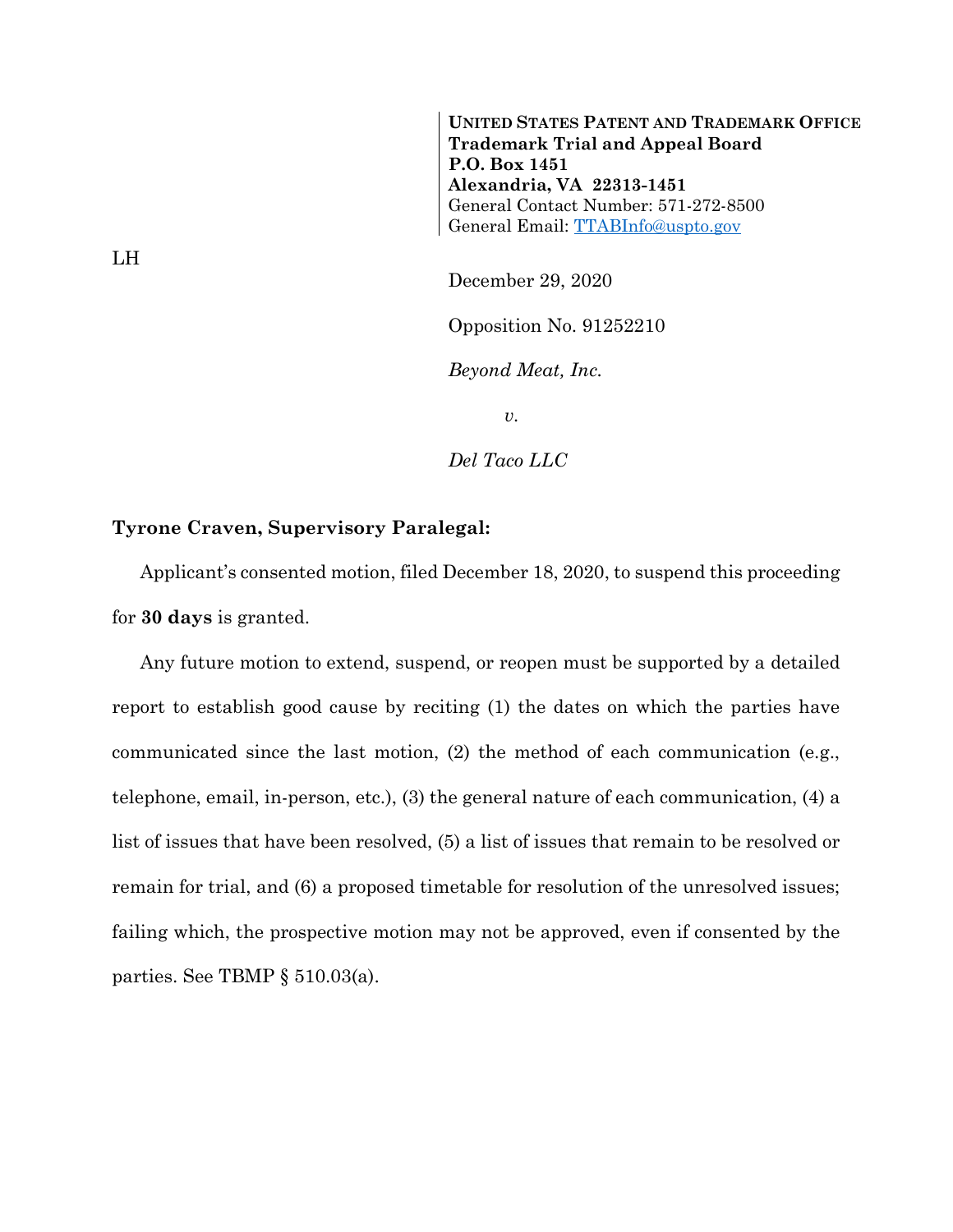Because the parties are negotiating for a possible settlement of this case, proceedings are suspended, subject to the right of either party to request resumption at any time.<sup>1</sup> *See* Trademark Rules 2.117(c) and 2.127(a); and TBMP § 605.02.

If, during the suspension period, either of the parties or their attorneys have a change of address or email address, the Board should be so informed.<sup>2</sup> *See* Trademark Rule 2.18(b)(1).

In the event that there is no word from either party concerning the progress of their negotiations, upon conclusion of the suspension period, **proceedings shall resume without further notice or order from the Board**, upon the schedule set forth below.

An answer must be filed through ESTTA, the Board's Electronic System for Trademark Trials and Appeals. *See* Trademark Rule 2.106(b)(1). Conferencing, disclosure, discovery, and trial dates are reset as follows:

Proceedings Resume: **1/18/2021**

l

| Time to Answer                       | 1/25/2021 |
|--------------------------------------|-----------|
| Deadline for Discovery Conference    | 2/24/2021 |
| Discovery Opens                      | 2/24/2021 |
| Initial Disclosures Due              | 3/26/2021 |
| Expert Disclosures Due               | 7/24/2021 |
| Discovery Closes                     | 8/23/2021 |
| Plaintiff's Pretrial Disclosures Due | 10/7/2021 |
|                                      |           |

<sup>&</sup>lt;sup>1</sup> The parties should note that if proceedings are suspended for a lengthy period of time pursuant to the filing of several motions to suspend for settlement, the Board retains discretion to condition the approval of any future consented or stipulated motion to suspend on a party or the parties providing necessary information about the status of settlement talks, discovery activities, or trial activities, as may be appropriate. *See* Trademark Rule 2.117(c).

<sup>2</sup> If the parties are (or during the pendency of this proceeding become) parties to another proceeding involving the subject application, the parties must notify the Board so the Board can consider whether consolidation or suspension of proceedings is appropriate.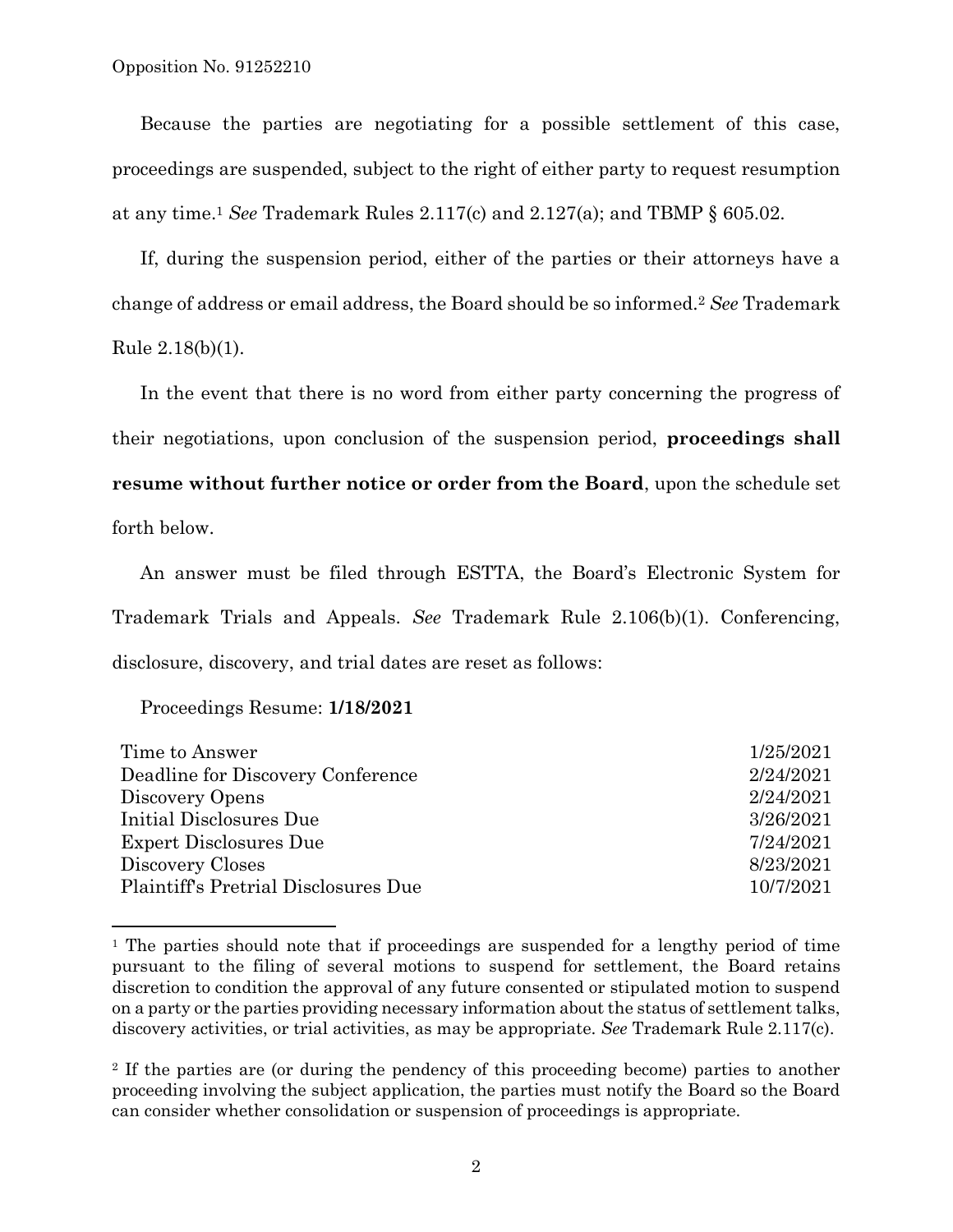| Plaintiff's 30-day Trial Period Ends    | 11/21/2021 |
|-----------------------------------------|------------|
| Defendant's Pretrial Disclosures Due    | 12/6/2021  |
| Defendant's 30-day Trial Period Ends    | 1/20/2022  |
| Plaintiff's Rebuttal Disclosures Due    | 2/4/2022   |
| Plaintiff's 15-day Rebuttal Period Ends | 3/6/2022   |
| Plaintiff's Opening Brief Due           | 5/5/2022   |
| Defendant's Brief Due                   | 6/4/2022   |
| Plaintiff's Reply Brief Due             | 6/19/2022  |
| Request for Oral Hearing (optional) Due | 6/29/2022  |

Generally, the Federal Rules of Evidence apply to Board trials. Trial testimony is taken and introduced out of the presence of the Board during the assigned testimony periods. The parties may stipulate to a wide variety of matters, and many requirements relevant to the trial phase of Board proceedings are set forth in Trademark Rules 2.121 through 2.125. These include pretrial disclosures, the manner and timing of taking testimony, matters in evidence, and the procedures for submitting and serving testimony and other evidence, including affidavits, declarations, deposition transcripts and stipulated evidence. Trial briefs shall be submitted in accordance with Trademark Rules 2.128(a) and (b). Oral argument at final hearing will be scheduled only upon the timely submission of a separate notice as allowed by Trademark Rule 2.129(a).

## **TIPS FOR FILING EVIDENCE, TESTIMONY, OR LARGE DOCUMENTS**

The Board requires each submission to meet the following criteria before it will be considered: 1) pages must be legible and easily read on a computer screen; 2) page orientation should be determined by its ease of viewing relevant text or evidence, for example, there should be no sideways or upside-down pages; 3) pages must appear in their proper order; 4) depositions and exhibits must be clearly labeled and numbered